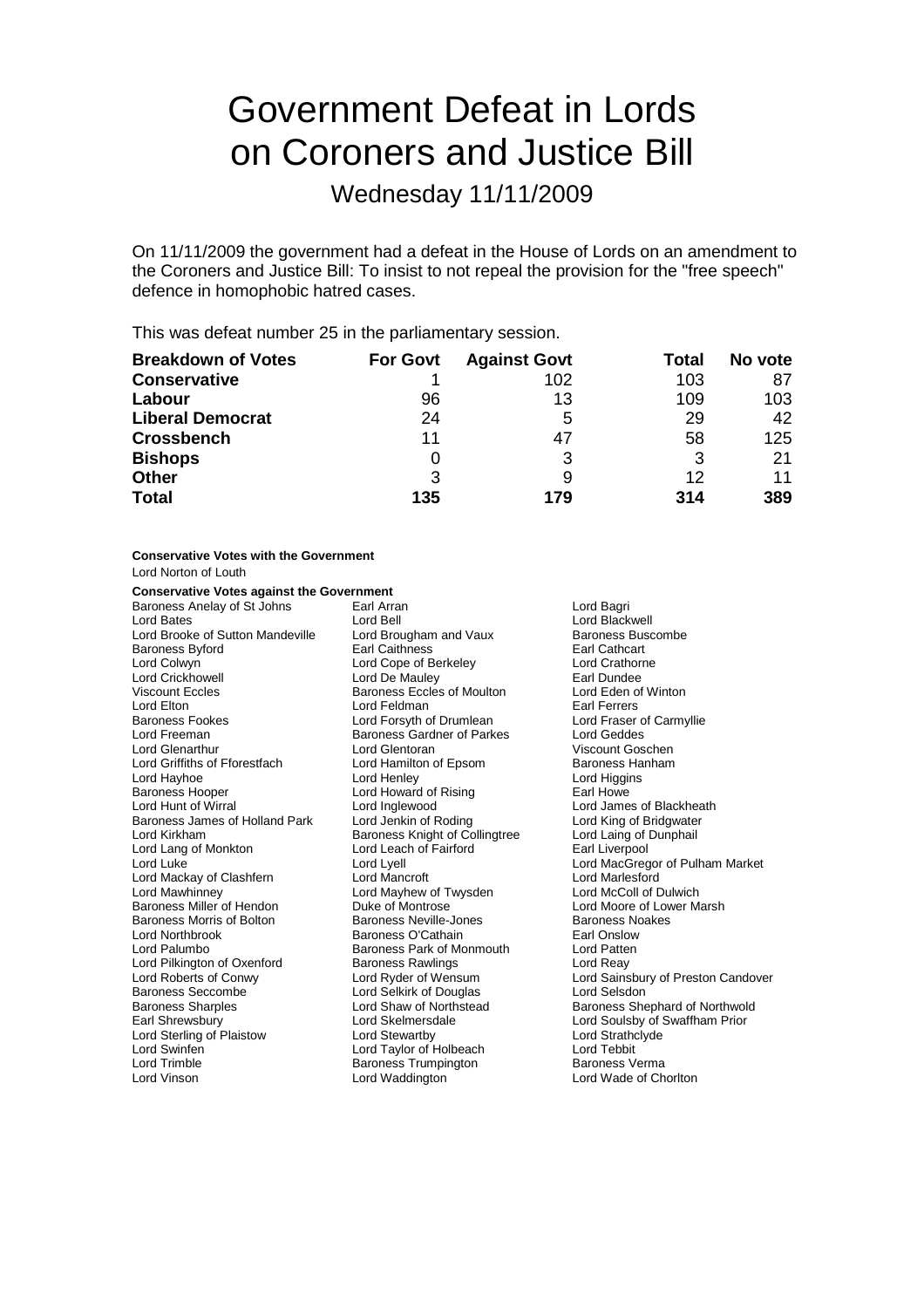### **Labour Votes with the Government**

Baroness Adams of Craigielea Lord Adonis<br>
Lord Archer of Sandwell **Back** Lord Bach<br>
Lord Archer of Sandwell **Back** Lord Bach Lord Berkeley **Baroness Billingham** Lord Bilston<br>
Lord Bradley **Baroness Billingham** Lord Brooke Lord Bradley Lord Brett Lord Brooke of Alverthorpe Lord Campbell-Savours Lord Christopher Lord Clark of Windermere Lord Davidson of Glen Clova Lord Davies of Oldham Lord Desai Lord Drayson **Lord Elder** Lord Dubs Lord Elder Lord Elder<br>
Lord Evans of Watford **Lord Elder** Baroness Farrington of Ribbleton Lord Faulkner of Worcester Lord Filkin **Communist Communist Communist Communist Communist Communist Communist Communist Communist Communist**<br>Baroness Golding **Baroness Goudie Baroness Goudie** Baroness Gould of Potternewton Baroness Golding Baroness Goudie Baroness Gould of Potternewton<br>
Baroness Gould of Potternewton<br>
Lord Grabiner Lord Grabiner Corporation Lord Grabiner  $\overline{\phantom{a}}$  Lord Grantchester Lord Griffiths of Burry Port<br>
Lord Grocott Lord Harris of Harris of Harris of Harrison Lord Hart of Chilton **Lord Haskel Cord Haskel** Lord Haworth Lord Haworth Lord Haworth Lord Haworth Baroness Hollis of Heigham Lord Haworth Baroness Hollis of St Davids Baroness Hilton of Eggardon Baroness Hollis of Heigham Baroness Howells of St David Baroness Howells of St Davids Lord Hughes of Woodside Lord House Lord Braunstone Baroness Jones of Whitchurch Lord Jones<br>
Baroness Kinnock Holyhead Lord Kinnock Lord Lord Lea of Crondall Baroness Kinnock Holyhead Lord Kinnock Lord Lord Lord Lea of Crondall<br>
Lord Lipsey Lord Macdonald of Tradeston Lord MacKenzie of Culkein Baroness Massey of Darwen Lord McIntosh of Haringey Baroness McIntosh of Hudnall Lord McKenzie of Luton Lord Morris of Handsworth Baroness Prosser Baroness Quin Baroness Ramsay of Cartvale Lord Rea Lord Richard Lord Robertson of Port Ellen Lord Rosser Cord Rosser Lord Rowlands Lord Rowlands Royal of Port Ellen Lord Sewel<br>
Lord Sewel and Sewel Lord Sawyer Lord Sewel Lord Sewel Baroness Royall of Blaisdon Lord Sawyer Cord Sevel<br>
Lord Simon Lord Snape Cord Soley<br>
Baroness Symons of Vernham Dean Lord Temple-Morris Baroness Thornton Viscount Simon<br>Baroness Symons of Vernham Dean Lord Temple-Morris Baroness Symons of Vernham Dean Lord Tomlinson **Lord Tomling Lord Tomling Construct** Lord Tomlinson Lord Tunnicliffe **Baroness Turner of Camden**<br>Baroness Wall of New Barnet Baroness Warwick of Undercliffe Lord Wedderburn of Charlton Lord West of Spithead Baroness Whitaker<br>Baroness Wilkins Lord Woolmer of Leeds

**Labour Votes against the Government**

Lord Plant of Highfield

Examples Crawley **Lord Cunningham of Felling**<br>
Lord Davies of Oldham Lord Desai Baroness Farrington of Ribbleton Lord Harris of Haringey<br>
Lord Haskel<br>
Lord Haworth Lord Hoyle Lord Hughes of Woodside Lord Janner of Braunstone Lord Macdonald of Tradeston Lord MacKenzie of Culture<br>
Lord Maxton Culcein Baroness McDonagh Earoness Morgan of Drefelin **Lord Morgan**<br>
Baroness Prosser **Communist Communist Communist Communist** Quin Baroness Warwick of Undercliffe Lord Wedderburn of Charlton<br>Baroness Whitaker Lord Whitty

Lord Ahmed<br>
Lord Evans of Parkside<br>
Lord Evans of Parkside<br>
Lord Crentell
Lord Cordon of Strathblane
Lord Grentell Lord Gordon of Strathblane Lord Morris of Aberavon

## **Liberal Democrat Votes with the Government**

Lord Tyler **Lord Wallace of Tankerness** 

Lord Livsey of Talgarth

Lord Ashdown of Norton-sub-Hamdon Baroness Barker Lord Dykes<br>
Lord Kirkwood of Kirkhope Baroness Linklater of Butterstone Lord Maclennan of Rogart<br>
Lord Kirkwood of Kirkhope Baroness Linklater of Butterstone Lord Maclennan of Rogart Lord Kirkwood of Kirkhope Baroness Linklater of Butterstone<br>Earl Mar and Kellie **Baroness Linklater Lord McNally** Earl Mar and Kellie Lord McNally Baroness Miller of Chilthorne Domer<br>Lord Newhy Lord Redesdale Lord Renard Lord Newby Lord Redesdale Lord Rennard<br>
Lord Roberts of Llandudno Lord Rodgers of Quarry Bank Lord Teverson Lord Rodgers of Quarry Bank Baroness Thomas of Winchester Lord Tope **Lord Tordoff**<br>Lord Tord Wallace of Tankerness Lord Watson of Richmond

# **Liberal Democrat Votes against the Government**

Lord Burnett **Lord Burnett** Viscount Falkland<br>
Lord Methuen<br>
Lord Methuen<br> **Lord Methuen**<br>
Lord Methuen

Lord Bassam of Brighton Lord Young of Norwood Green

Lord Howie of Troon **Lord Kirkhill** Lord Mackenzie of Framwellgate<br>
Baroness Mallalieu **Lord Mortic Containery** Lord Pendry Lord Pendry